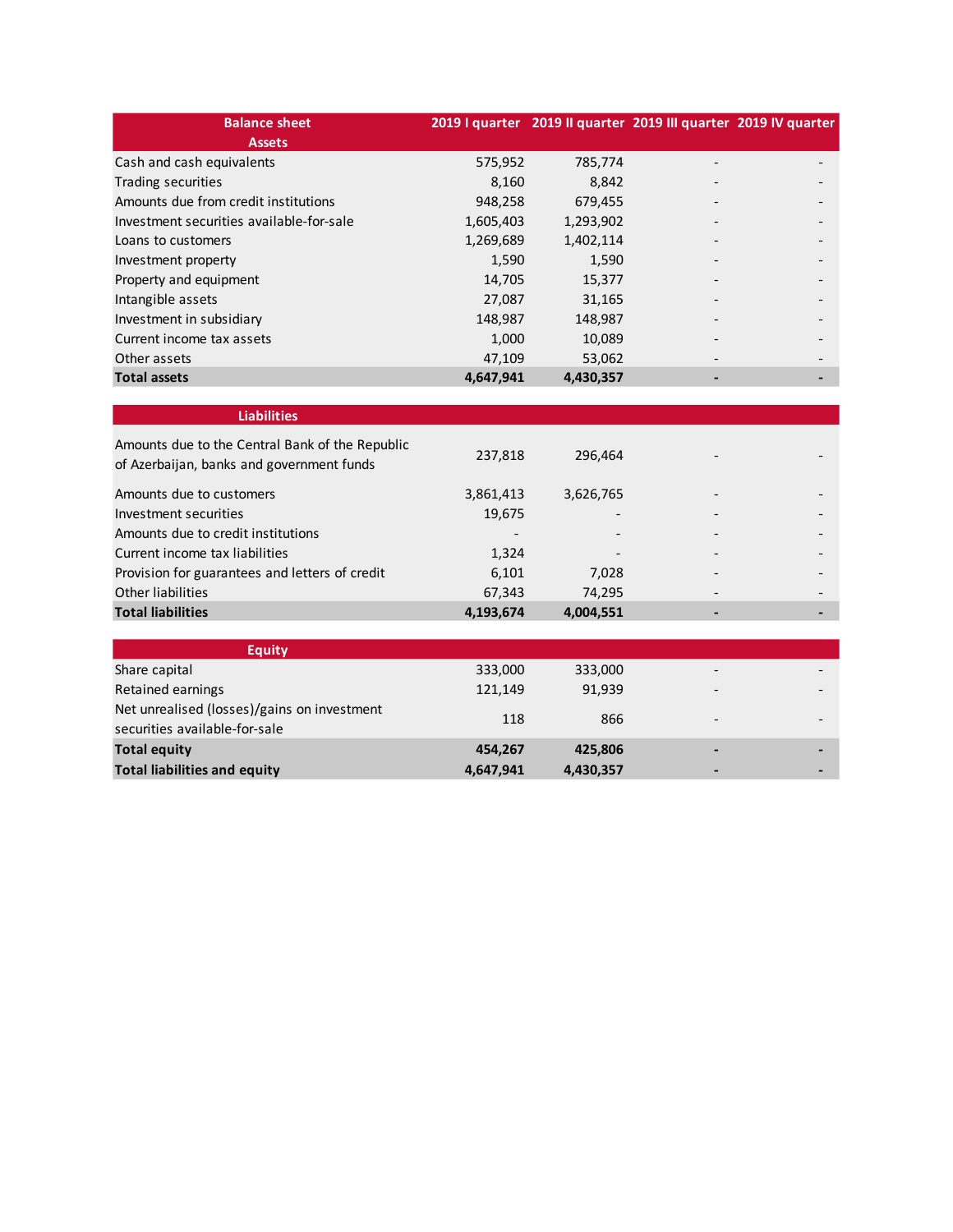| <b>Profit and loss statement</b>                                                 | 20191<br>quarter | <b>2019 II</b><br>quarter | <b>2019 III</b><br>quarter | <b>2019 IV</b><br>quarter | Year      |
|----------------------------------------------------------------------------------|------------------|---------------------------|----------------------------|---------------------------|-----------|
| Interest income                                                                  | 52,558           | 47,707                    |                            |                           | 100,265   |
| Interest expense                                                                 | (10,092)         | (8,667)                   |                            |                           | (18, 759) |
| Net interest income                                                              | 42,466           | 39,041                    |                            |                           | 81,506    |
| Provisions                                                                       | (514)            | (7, 292)                  |                            |                           | (7,806)   |
| Net interest income after provision for<br>impairment of interest bearing assets | 41,952           | 31,749                    |                            |                           | 73,701    |
|                                                                                  |                  |                           |                            |                           |           |
| Net fee and commission income                                                    | 4,732            | 6,467                     |                            |                           | 11,200    |
| Net gains from securities                                                        | (9)              | (210)                     |                            |                           | (219)     |
| Net gains/(losses) from foreign currencies:                                      | 4,686            | 5,132                     |                            |                           | 9,818     |
| Other income                                                                     | 144              | 397                       |                            |                           | 541       |
| <b>Non-interest income</b>                                                       | 9,553            | 11,787                    |                            |                           | 21,340    |
|                                                                                  |                  |                           |                            |                           |           |
| Personnel expenses                                                               | (9, 374)         | (13, 644)                 |                            |                           | (23, 018) |
| General and administrative expenses                                              | (4, 259)         | (11,883)                  |                            |                           | (16, 142) |
| Depreciation and amortisation                                                    | (2, 192)         | (2, 321)                  |                            |                           | (4, 513)  |
| <b>Non-interest expenses</b>                                                     | (15, 825)        | (27, 848)                 |                            |                           | (43, 673) |
|                                                                                  |                  |                           |                            |                           |           |
| (Loss)/profit before income tax expense                                          | 35,681           | 15,687                    |                            |                           | 51,368    |
| Income tax expense                                                               |                  | 335                       |                            |                           | 335       |
| Net (loss)/profit for the year                                                   | 35,681           | 16,022                    |                            |                           | 51,703    |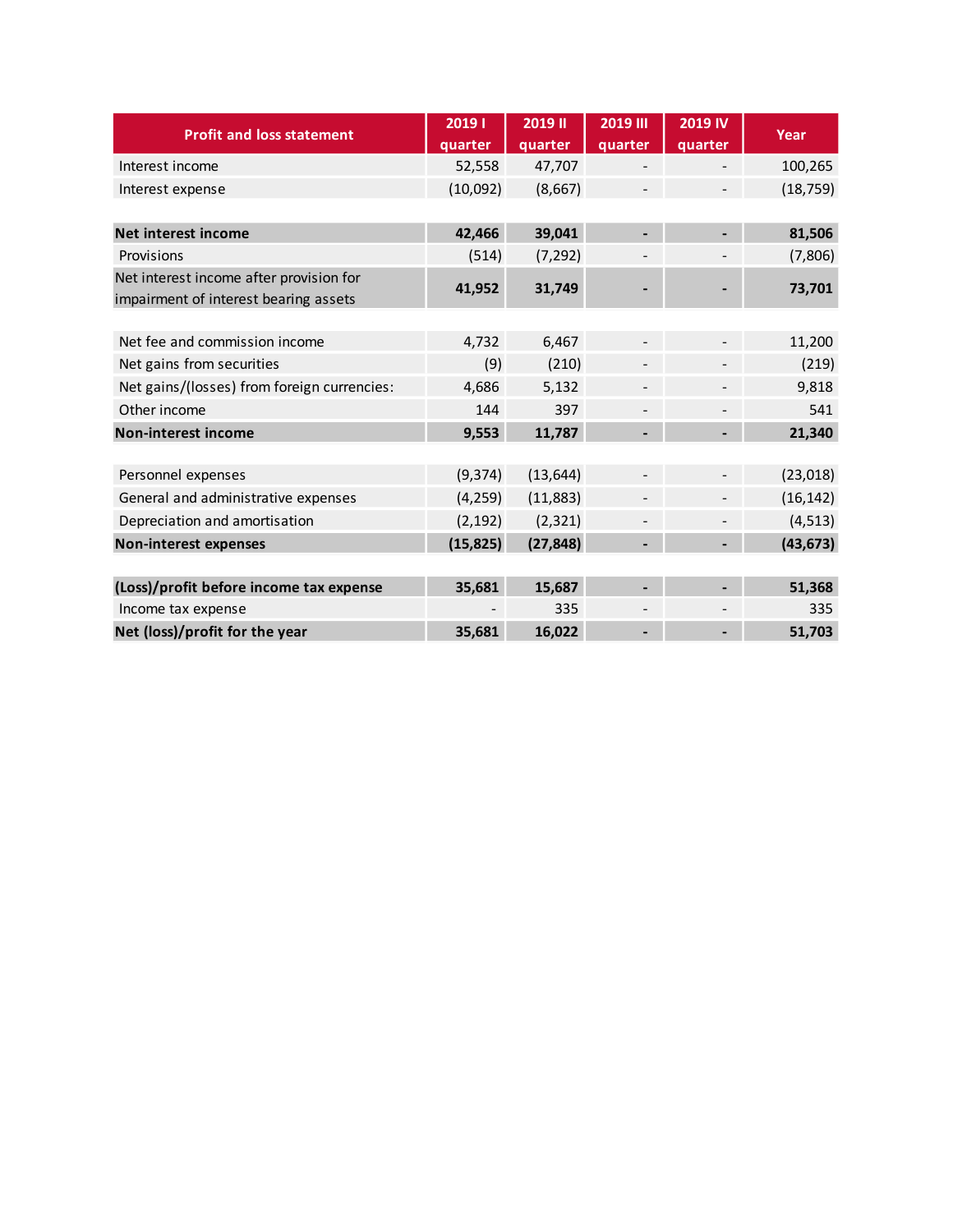|                                                                                              | 20191<br>quarter | <b>2019 II</b><br>quarter | <b>2019 III</b><br>quarter | 2019 IV<br>quarter       | Year       |
|----------------------------------------------------------------------------------------------|------------------|---------------------------|----------------------------|--------------------------|------------|
| Cash flows from operating activities                                                         |                  |                           |                            |                          |            |
| Interest received                                                                            | 50,208           | 44,140                    |                            | $\overline{\phantom{a}}$ | 94,348     |
| Interest paid                                                                                | (9,688)          | (8,908)                   |                            |                          | (18, 596)  |
| Net fees received                                                                            | 4,732            | 6,467                     |                            |                          | 11,200     |
| Realised gains less losses from dealing in foreign currencies                                | 4,686            | 5,132                     |                            |                          | 9,818      |
| Personnel expenses paid                                                                      | (9, 374)         | (13, 644)                 |                            | $\overline{\phantom{0}}$ | (23, 018)  |
| General and administrative expenses paid                                                     | (4,259)          | (11,883)                  |                            |                          | (16, 142)  |
| Other operating received/(paid)                                                              | 135              | 187                       |                            |                          | 322        |
| Cash flows from operating activities before changes in operating<br>assets and liabilities   | 36,440           | 21,492                    |                            |                          | 57,932     |
| Net (increase)/decrease in operating assets                                                  |                  |                           |                            |                          |            |
| Trading securities                                                                           | (8, 160)         | (683)                     |                            | $\overline{\phantom{0}}$ | (8, 842)   |
| Amounts due from credit institutions                                                         | 151,631          | 266,540                   |                            |                          | 418,170    |
| Loans to customers                                                                           | 50,690           | (132, 959)                |                            | $\overline{\phantom{0}}$ | (82, 269)  |
| Other assets                                                                                 | (7, 857)         | (5, 952)                  |                            | $\overline{\phantom{0}}$ | (13,809)   |
| Net increase/(decrease) in operating liabilities                                             |                  |                           |                            |                          |            |
| Amounts due to the Central Bank of the Republic of Azerbaijan,<br>banks and government funds | (22, 380)        | 58,818                    |                            |                          | 36,437     |
| Amounts due to customers                                                                     | (61, 875)        | (234, 816)                |                            |                          | (296, 691) |
| Investment securities                                                                        | 19,675           | (19, 438)                 |                            |                          | 237        |
| Amounts due to credit institutions                                                           |                  |                           |                            |                          |            |
| <b>Other liabilities</b>                                                                     | (13, 826)        | 6,952                     |                            |                          | (6, 874)   |
| Net cash from/(used in) operating activities before income tax                               | 144,338          | (40, 047)                 |                            |                          | 104,291    |
| Income tax paid                                                                              | (4, 105)         | (10,079)                  |                            | $\overline{\phantom{a}}$ | (14, 184)  |
| Net cash from/(used in) operating activities                                                 | 140,233          | (50, 125)                 |                            |                          | 90,108     |
| Cash flows from investing activities                                                         |                  |                           |                            |                          |            |
| Net cashflow from AFS                                                                        | (165, 146)       | 312,249                   |                            |                          | 147,103    |
| Net cashflow from PPE                                                                        | (784)            | (2,993)                   |                            |                          | (3, 777)   |
| Net cashflow from intangible                                                                 | 765              | (4,078)                   |                            |                          | (3, 313)   |
| Net cash (used in)/from investing activities                                                 | (165, 165)       | 305,179                   |                            | $\blacksquare$           | 140,014    |
|                                                                                              |                  |                           |                            |                          |            |
| Cash flows from financing activities                                                         |                  |                           |                            |                          |            |
| Dividends paid                                                                               |                  | (45, 232)                 |                            |                          | (45, 232)  |
| Net cash from financing activities                                                           |                  | (45, 232)                 |                            |                          | (45, 232)  |
| Net increase/(decrease) in cash and cash equivalents                                         | (24, 932)        | 209,822                   |                            | $\overline{\phantom{0}}$ | 184,890    |
| Cash and cash equivalents, beginning                                                         | 600,884          | 575,952                   |                            |                          | 600,884    |
| Cash and cash equivalents, ending                                                            | 575,952          | 785,774                   |                            |                          | 785,774    |